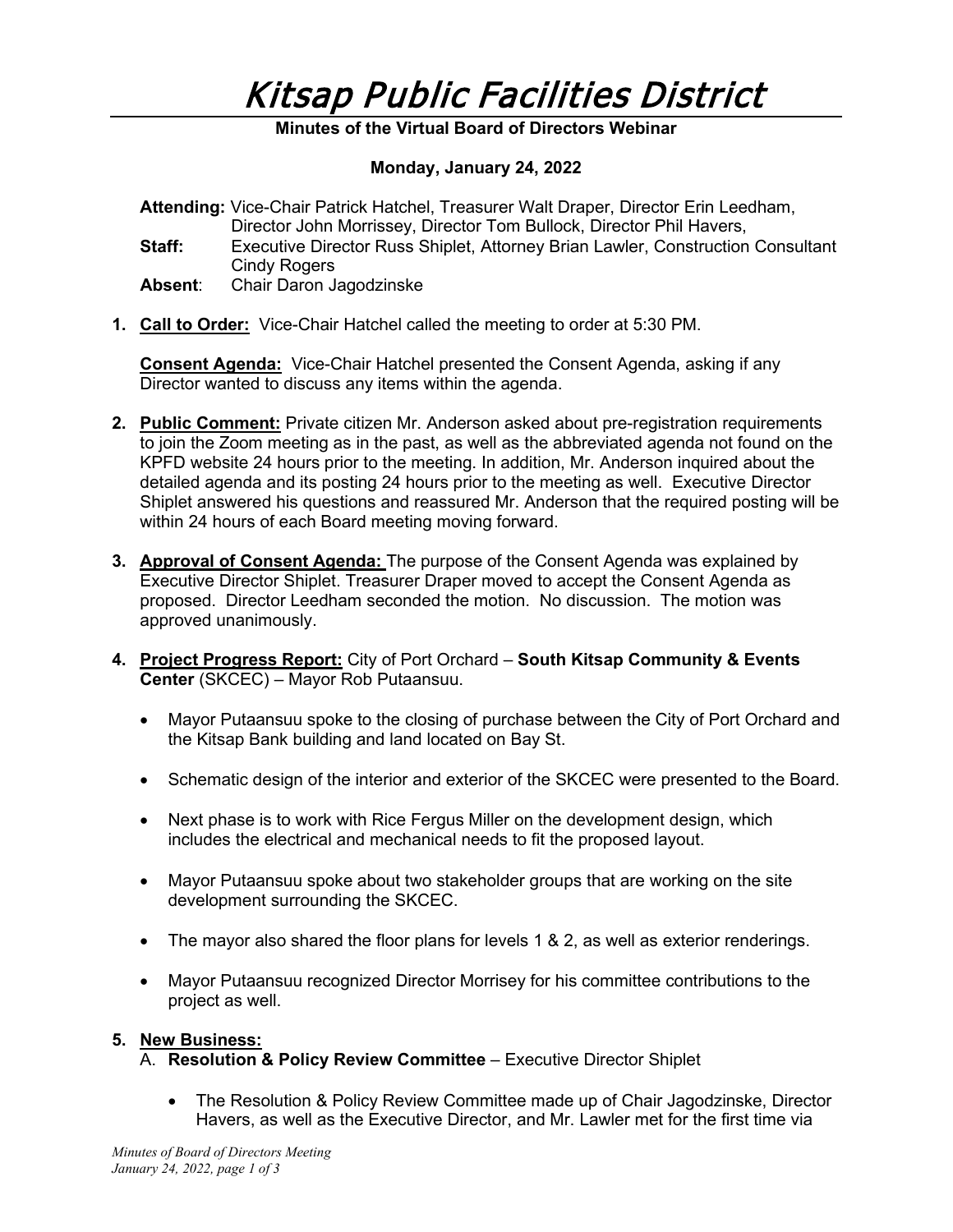Zoom. Executive Director Shiplet created an index of all KPFD bylaws, amendments, policies, and resolutions from 2000 to current. The index was presented and discussed in detail during the meeting. The intention of the index is to provide a list and link each bylaw, amendment, policy, and resolution for retrieval review through a common drive that is shared by the Board of Directors, and the public via the KPFD website.

• Director Havers commented that a separate column would be added to the index, linking the Board meeting minutes to each resolution.

# B. **Project Invoice Review Report** – Executive Director Shiplet

- Executive Director Shiplet and Barker Creek Consultants Mr. Thompson and Ms. Rogers met with each project lead to discuss the information necessary on invoices, along with additional documentation to support project progress and timelines. Each project lead complied with the new requirements, and invoices submitted from November and December 2021 were submitted to the Board for approval of payment.
- In addition, Ms. Rogers put together a running chart of each project, which includes the original ILA funding agreement, invoices to date, invoiced paid, and remaining commitment funds. Thanks to Ms. Rogers for keeping track of all project invoices.
- Director Leedham asked the question about paying only \$144,000 to the Port of Bremerton each February, rather than paying by invoices. Director Morrisey spoke to the question stating that the KPFD had agreed in a previous Board meeting to only pay \$144,000 per year for 10 years, fulfilling the ILA obligation of \$1.4M towards the project.
- Mr. Lawler discussed previous conversations with the Port, with the understanding that the KPFD had the discretion to pay any amount at any time.
- C. **Email Migration to Office 365** Executive Director Shiplet
	- All KPFD Board member emails have now transitioned over to Office 365. This will allow all Board members the ability to retrieve their KPFD email with the Outlook app on their PC/Mac, phone, or tablet. They can also retrieve their email remotely by going to office.com and logging in with their username (email address) and password.
	- In addition to email, KPFD has established a One Drive that will allow Board members to review and download KPFD documents, such as project folders, Board minutes, resolutions, bylaws, and District policies. When a Board member logs into office.com, they can retrieve email or connect to the KPFD One Drive.

## **6. Financial Reports** – Executive Director Shiplet

• This is no report this month, due to a lack of data retrieval from the County. With the County switching over to Workday, financial reports have been slow in coming. This will be resolved by the February meeting, and our accountant, Susan Veatch will have our end-of-the-year and January 2022 reports completed.